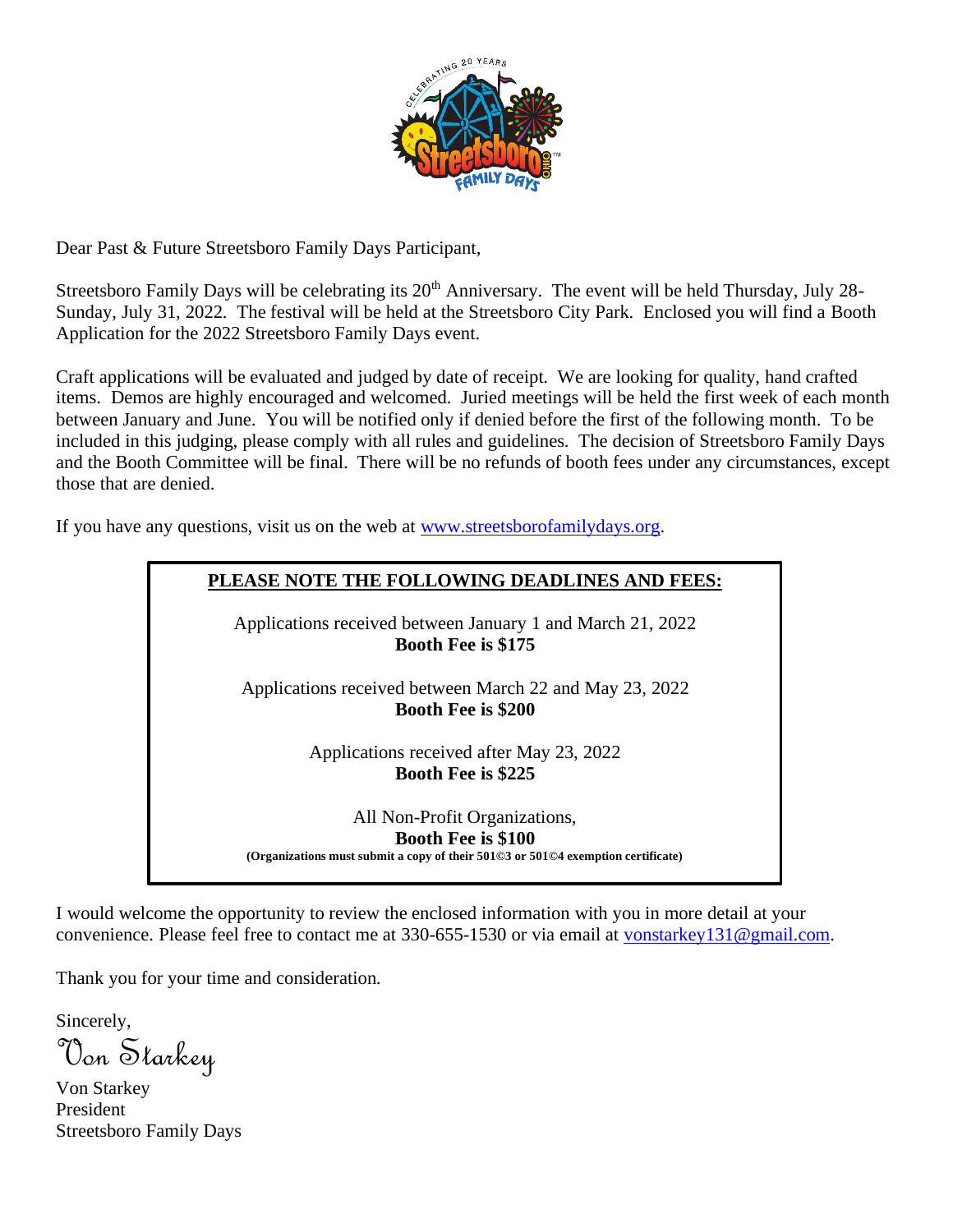## **Booth Application:**

\_\_\_\_\_Applications received between January 1 and March 21, 2022-**Booth Fee is \$175**

\_\_\_\_\_Applications received between March 22 and May 23, 2022-**Booth Fee is \$200**

\_\_\_\_\_Applications received after May 23, 2022-**Booth Fee is \$225**

\_\_\_\_\_All Non-Profit Organizations-**Booth Fee is \$100 (Organizations must submit a copy of their 501©3 or 501©4 exemption certificate)**

## **Please indicate type of booth:**

\_\_\_\_ Business \_\_\_\_ Craft \_\_\_\_ Political \_\_\_\_ Non-Profit (Please attach photo of hand-crafted items)

**Please provide a brief description of your display/activity to be showcased at Streetsboro Family Days:**

## **\_\_\_\_\_\_\_\_\_\_\_\_\_\_\_\_\_\_\_\_\_\_\_\_\_\_\_\_\_\_\_\_\_\_\_\_\_\_\_\_\_\_\_\_\_\_\_\_\_\_\_\_\_\_\_\_\_\_\_\_\_\_\_\_\_\_\_\_\_\_\_\_\_\_\_\_ NO REFUNDS**

**\_\_\_\_\_\_\_\_\_\_\_\_\_\_\_\_\_\_\_\_\_\_\_\_\_\_\_\_\_\_\_\_\_\_\_\_\_\_\_\_\_\_\_\_\_\_\_\_\_\_\_\_\_\_\_\_\_\_\_\_\_\_\_\_\_\_\_\_\_\_\_\_\_\_\_\_ \_\_\_\_\_\_\_\_\_\_\_\_\_\_\_\_\_\_\_\_\_\_\_\_\_\_\_\_\_\_\_\_\_\_\_\_\_\_\_\_\_\_\_\_\_\_\_\_\_\_\_\_\_\_\_\_\_\_\_\_\_\_\_\_\_\_\_\_\_\_\_\_\_\_\_\_**  $\mathcal{L}_\mathcal{L} = \mathcal{L}_\mathcal{L} = \mathcal{L}_\mathcal{L} = \mathcal{L}_\mathcal{L} = \mathcal{L}_\mathcal{L} = \mathcal{L}_\mathcal{L} = \mathcal{L}_\mathcal{L} = \mathcal{L}_\mathcal{L} = \mathcal{L}_\mathcal{L} = \mathcal{L}_\mathcal{L} = \mathcal{L}_\mathcal{L} = \mathcal{L}_\mathcal{L} = \mathcal{L}_\mathcal{L} = \mathcal{L}_\mathcal{L} = \mathcal{L}_\mathcal{L} = \mathcal{L}_\mathcal{L} = \mathcal{L}_\mathcal{L}$ 

> Mail Check to: Streetsboro Family Days Inc. PO Box 2222 Streetsboro, OH 44241

| Business Name                                                                                                |  |  |
|--------------------------------------------------------------------------------------------------------------|--|--|
|                                                                                                              |  |  |
|                                                                                                              |  |  |
|                                                                                                              |  |  |
| By signing above, the participant agrees to abide by and conform to all laws of the State of Ohio, County of |  |  |
| Portage and City of Streetsboro as well as rules and regulations of Streetsboro Family Days.                 |  |  |

Booth operations: 4PM-11PM Thursday, July 28 and Friday, July 29 12PM-11PM Saturday, July 30 12PM-6PM Sunday, July 31

## For the safety of festival participants and attendees, **NO VEHICLES WILL BE PERMITTED IN THE FESTIVAL AREA AFTER 12PM ON THURSDAY, JULY 28. NO EXCEPTIONS!**

Directions to Streetsboro Family Days are available at: [www.streetsborofamilydays.org](http://www.streetsborofamilydays.org/) or by contacting Von Starkey at 330-655-1530